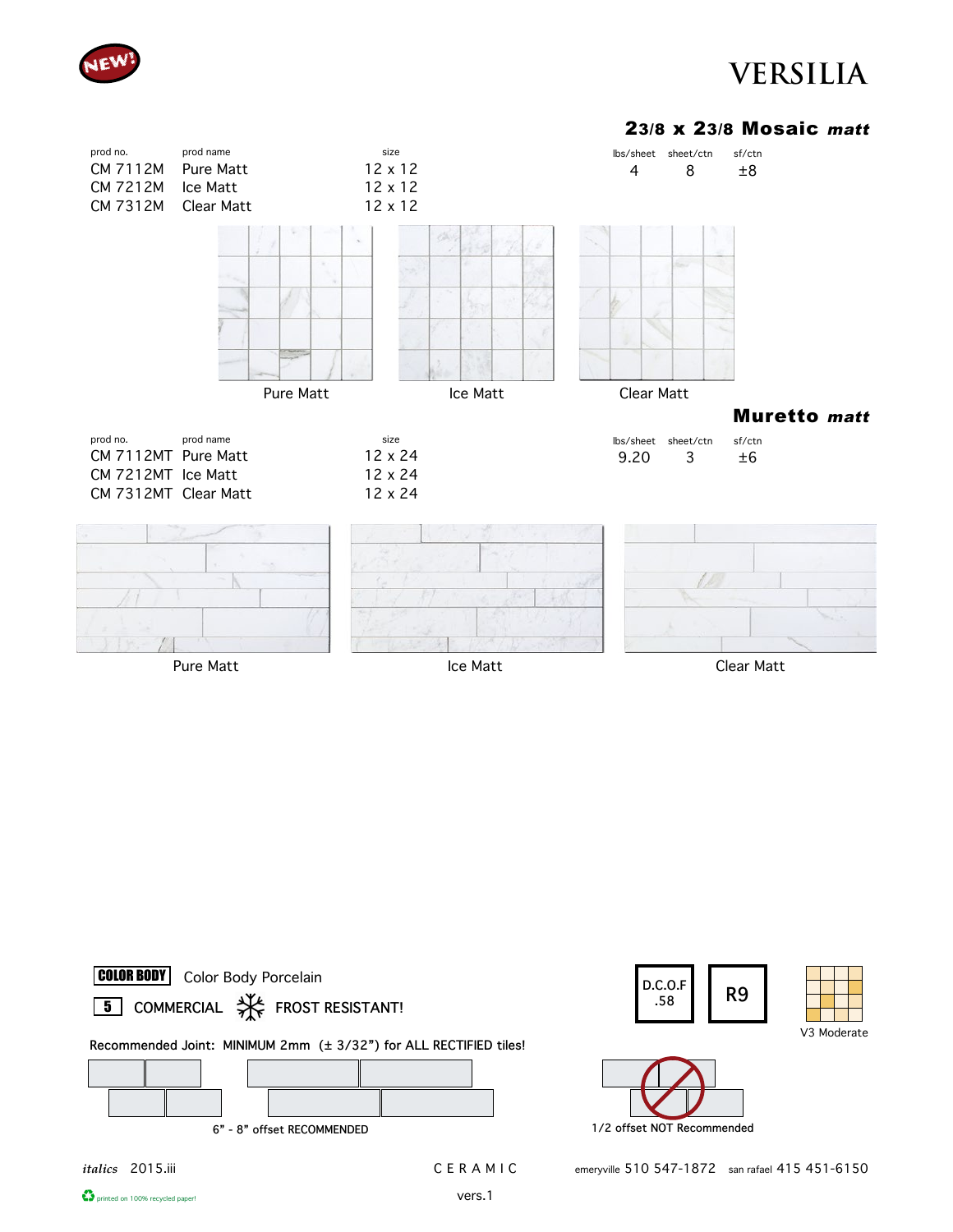prod no. prod name



#### 12 x 24 rectified/matt

24 x 24 rectified/matt

| $\mathsf{lbs}/\mathsf{sf}$ | pc/ctn   | sf/ctn | ctn/pllt | sf/pllt |
|----------------------------|----------|--------|----------|---------|
| 4.30                       | <b>6</b> | 11.62  | 40.      | 464.80  |

lbs/sf pc/ctn sf/ctn ctn/pllt sf/pllt 4.60 3 11.62 40 464.80

|                  | CM 7112 Pure Matt  | 12 x 24 |
|------------------|--------------------|---------|
| CM 7212 Ice Matt |                    | 12 x 24 |
|                  | CM 7312 Clear Matt | 12 x 24 |
|                  |                    |         |
|                  |                    |         |
|                  |                    |         |

size

size 3 x 24

| prod no. | prod name        | size    |
|----------|------------------|---------|
| CM 7124  | <b>Pure Matt</b> | 24 x 24 |
| CM 7224  | Ice Matt         | 24 x 24 |
| CM 7324  | Clear Matt       | 24 x 24 |
|          |                  |         |

special pieces SBN



3 x 24 SBN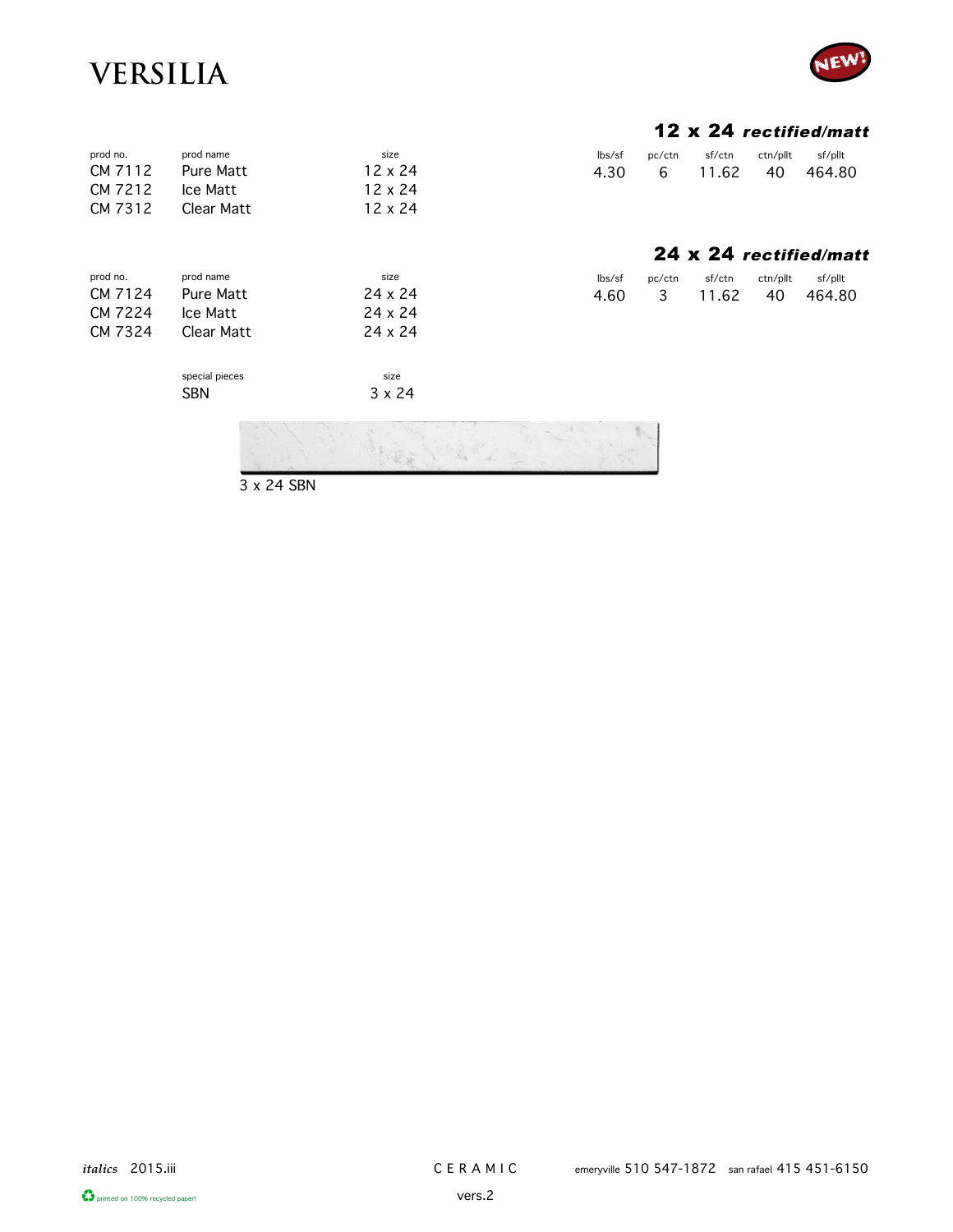





Pure 12 x 24 Matt



Clear 12 x 24 Matt

Ice 12 x 24 Matt



Available in 24" x 24" (shown in Pure Matt)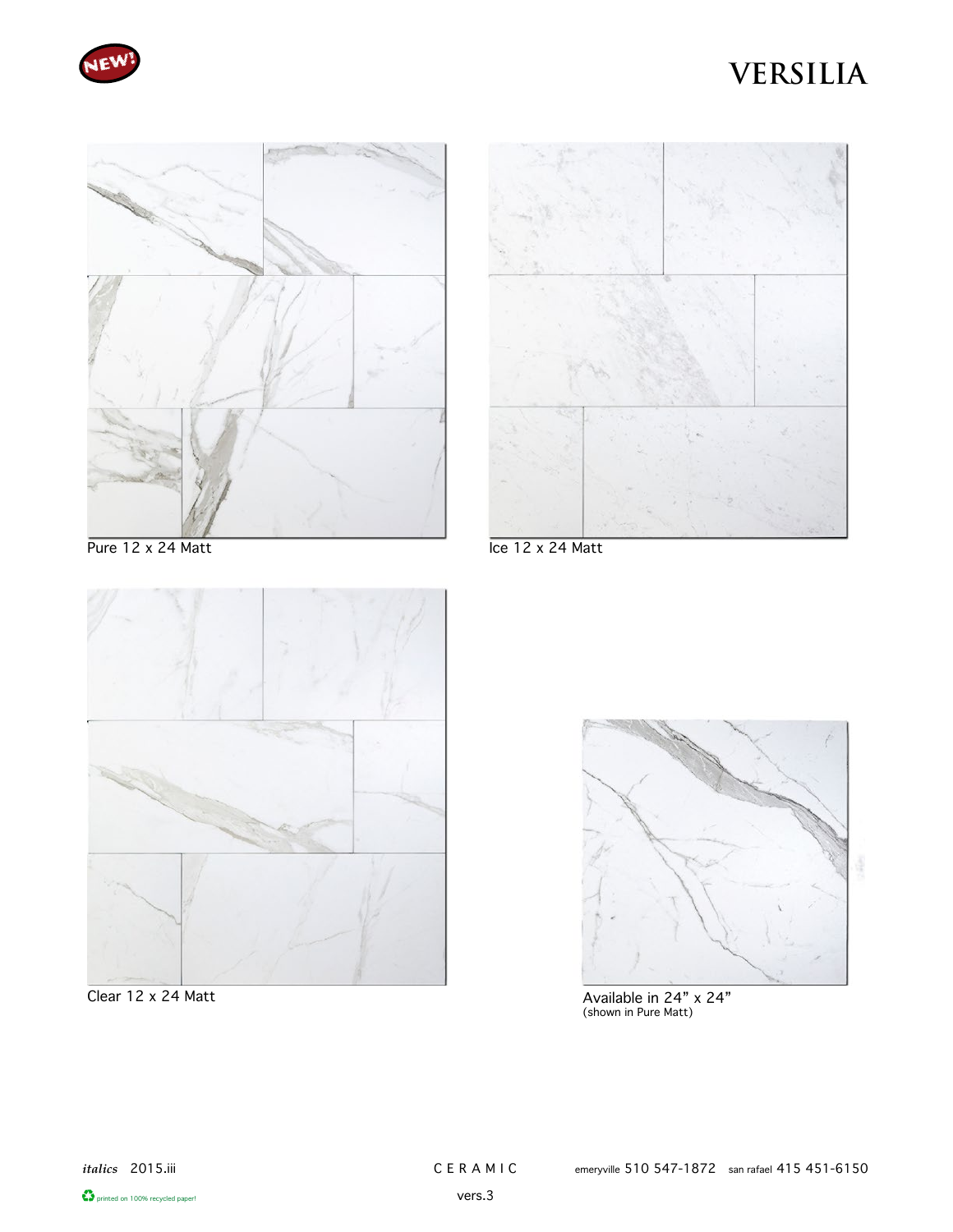



Pure 24 x 24 Polished



### Clear 12 x 24 Polished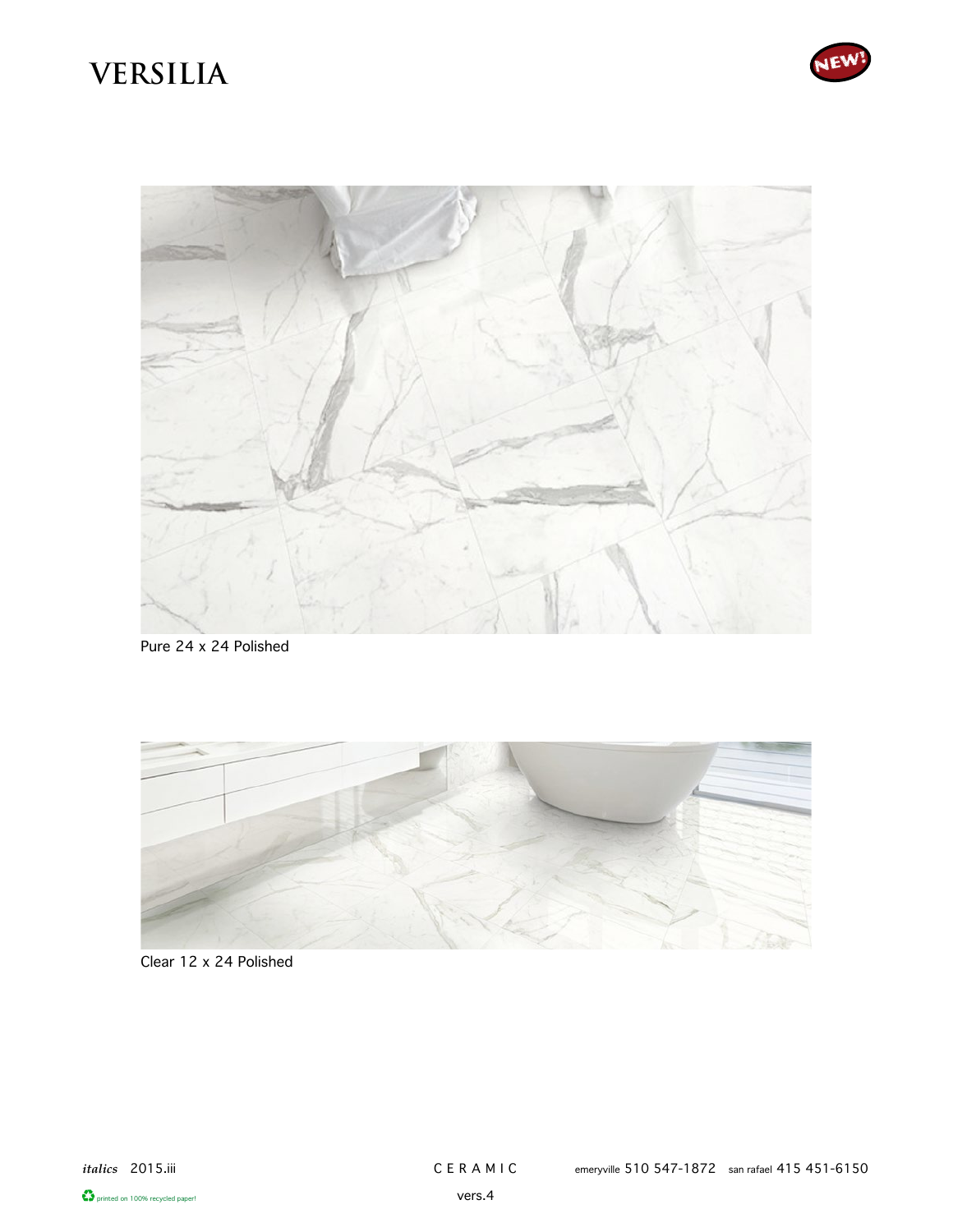



Ice 24 x 24 Polished



New generation POLISHED porcelains, like the beautiful VERSILIA, should be SEALED after installation (preferably BEFORE grouting!) The POLISHING process opens "micro-pores" that may possibly become a stain issue. A good Silicon sealer will minimize this problem.

Also, remember the VERSILIA, like any POLISHED PORCELAIN is more prone to scratch/abrasion than the MATT PORCELAIN counterpart!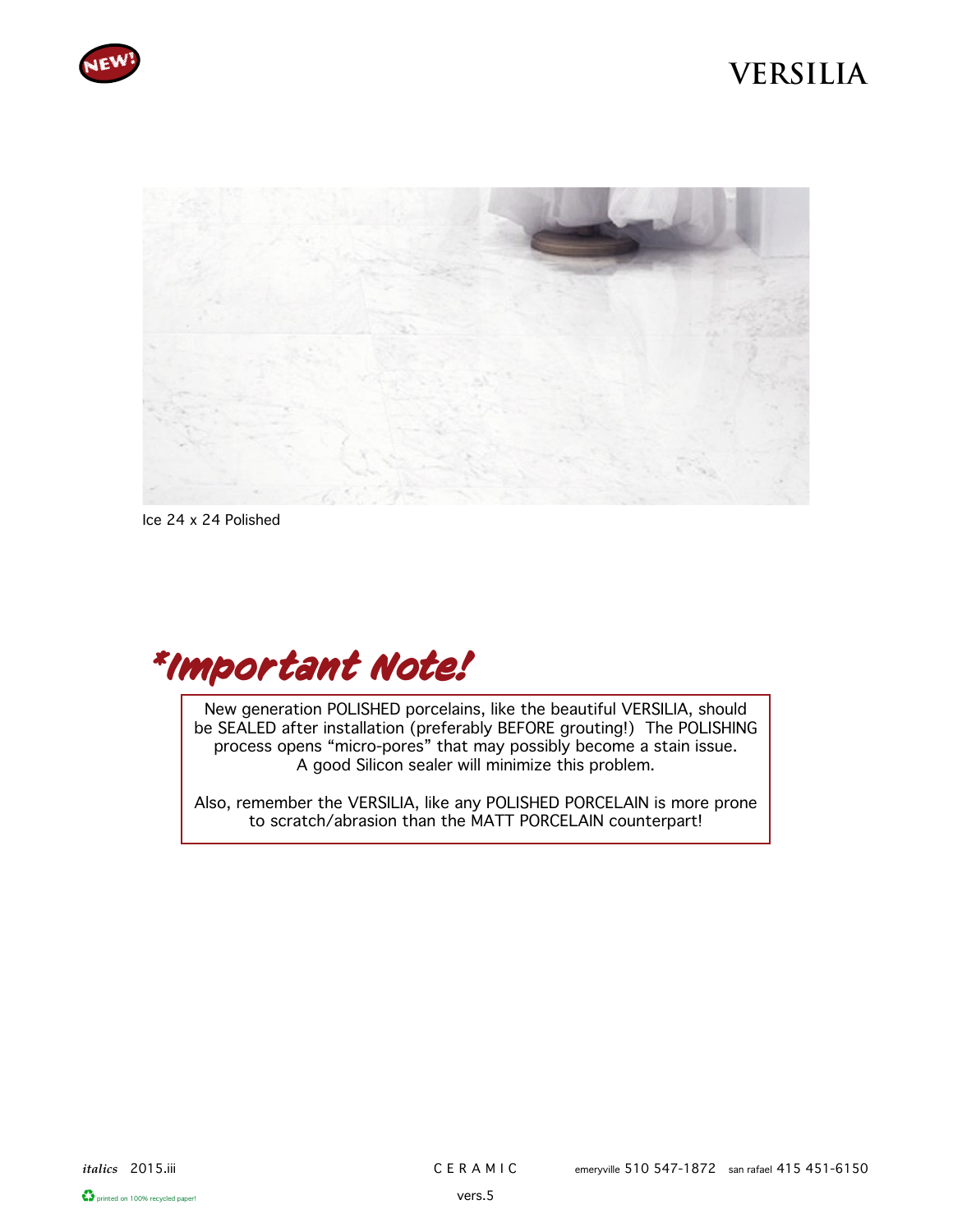









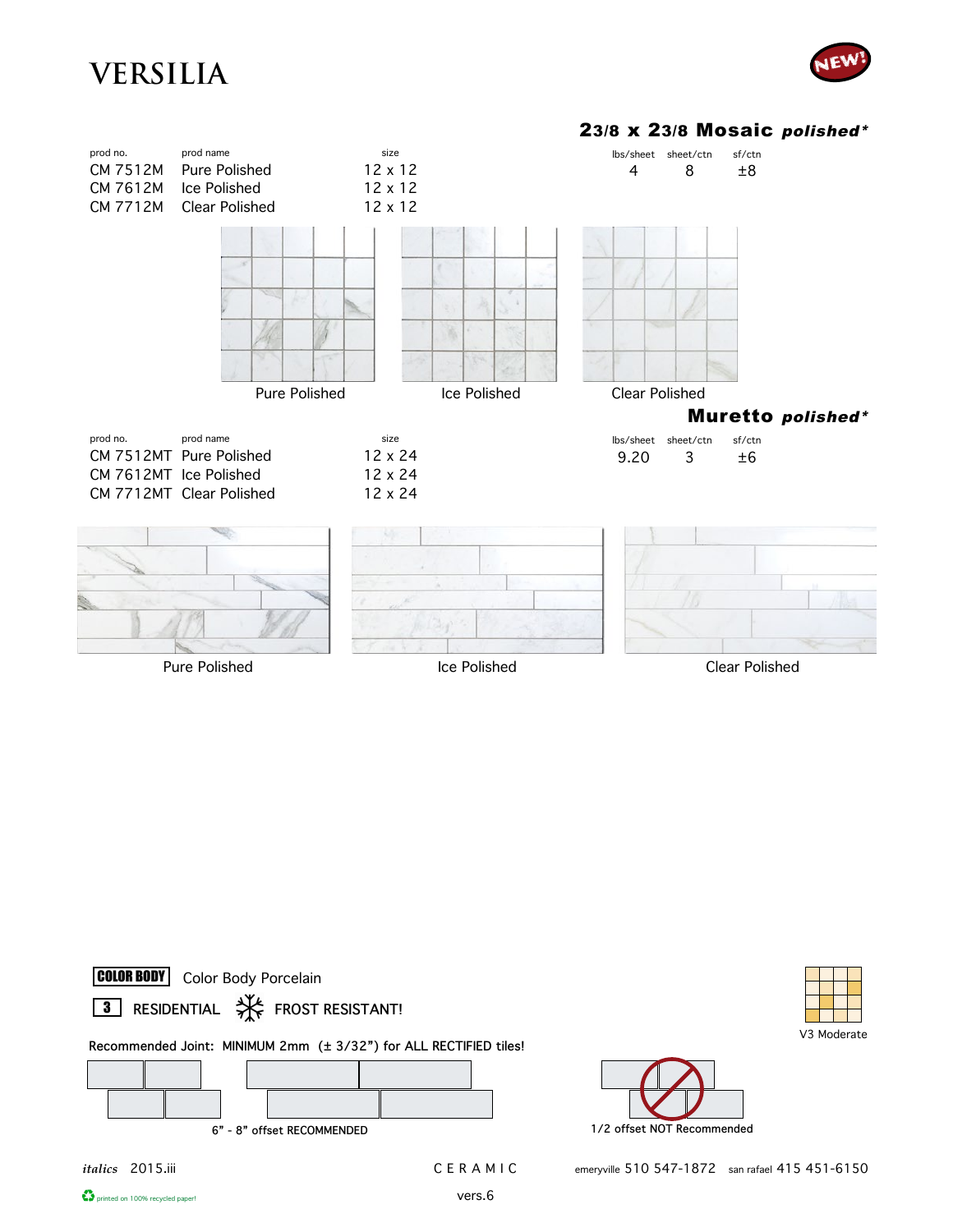

prod no. prod name

prod no. prod name CM 7524 Pure Polished CM 7624 Ice Polished

CM 7512 Pure Polished<br>CM 7612 Ice Polished CM 7612 Ice Polished<br>CM 7712 Clear Polishe

Clear Polished

### **VERSILIA**

#### 12 x 24 rectified/polished\*

| lbs/sf | pc/ctn | sf/ctn | ctn/pllt | sf/pllt         |
|--------|--------|--------|----------|-----------------|
| 4.30   | - 6 -  |        |          | 11.62 40 464.80 |
|        |        |        |          |                 |

|  |  |  |  |  | 24 x 24 rectified/polished* |
|--|--|--|--|--|-----------------------------|
|--|--|--|--|--|-----------------------------|

| $\frac{1}{5}$ | pc/ctn | sf/ctn | ctn/pllt | sf/pllt |
|---------------|--------|--------|----------|---------|
| 4.60          | 3      | 11.62  | 40       | 464.80  |

 $\iota\mu$ 

| CM 7724 | <b>Clear Polished</b> | 24 x 24       |  |
|---------|-----------------------|---------------|--|
|         | special pieces        | size          |  |
|         | <b>SBN Polished</b>   | $3 \times 24$ |  |
|         |                       |               |  |

3 x 24 SBN

size 12 x 24 12 x 24 12 x 24

size 24 x 24 24 x 24